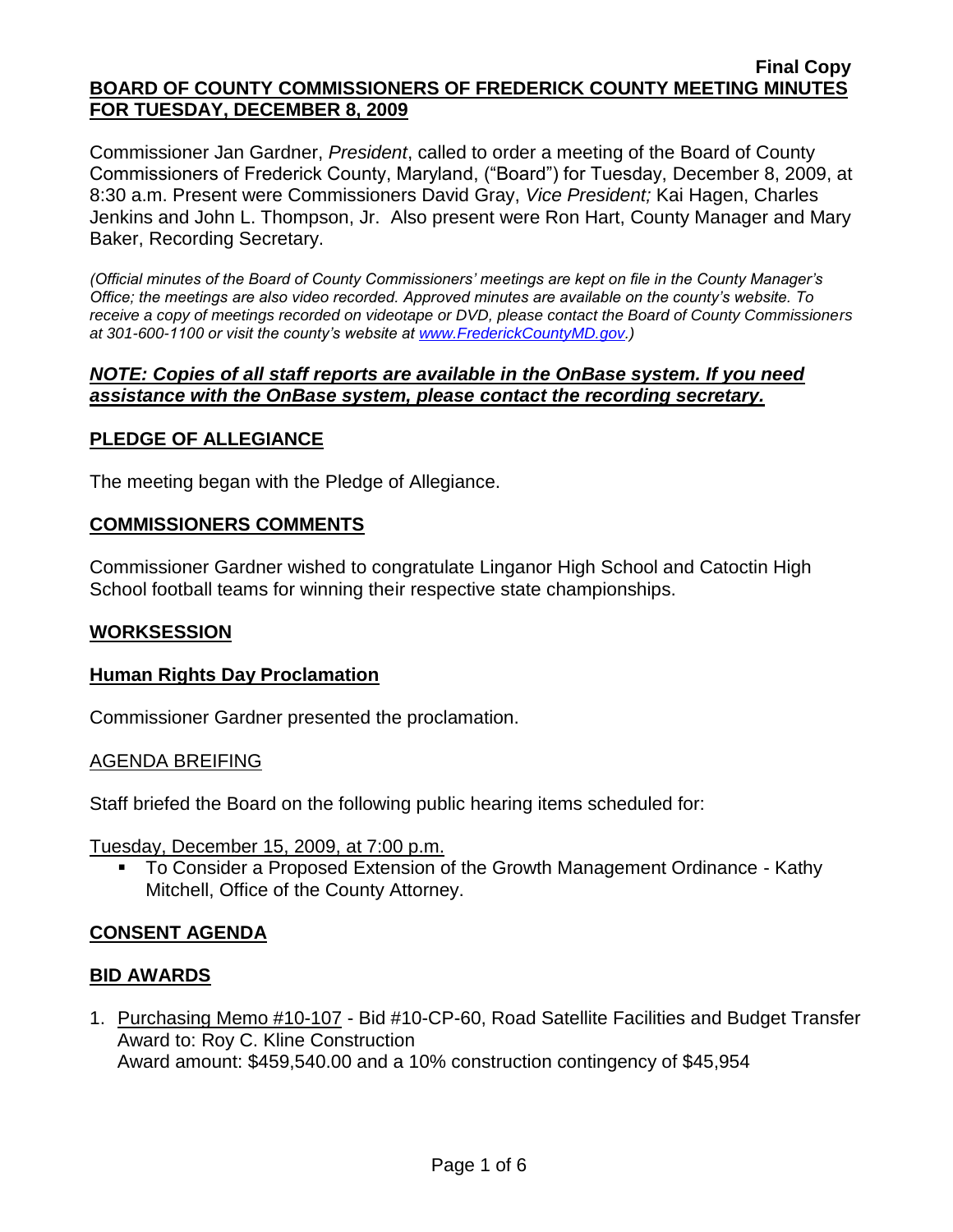2. Purchasing Memo #10-108 - Bid #10-CP-69, Resurfacing/Rehabilitation and Safety Improvements of Various Roadways Award to: C.J. Miller, LLC Award amount: \$2,187,587.55 funded 100% through the American Reinvestment and Recovery Act

# **ENCROACHMENT AGREEMENT**

1. Rider to CSX Facility Encroachment Agreement No. CSX049708 - Bush Creek Interceptor - Landfill Leachate Sewer - Beth Ramacciotti, Utilities and Solid Waste Management **Division** 

Commissioner Hagen moved approval of the encroachment agreement as presented. Commissioner Gray seconded the motion that passed 5-0.

Commissioner Gray moved approval of Purchasing Memo #10-108 as presented. Commissioner Hagen seconded the motion that passed 4-1 with Commissioner Thompson opposed.

Commissioner Gray moved approval of Purchasing Memo #10-107 as presented. Commissioner Hagen seconded the motion that passed 3-2 with Commissioners Jenkins and Thompson opposed.

### **WORKSESSION**

### **Frederick County, Maryland General Obligation Public Facilities Bonds of 2010 and Refunding General Obligation Bonds of 2005 - James Cumbie, Esquire, Venable, LLP (County Bond Counsel)**

Mr. Cumbie presented the proposed resolutions.

There was no public comment.

Commissioner Gray moved approval of the proposed resolution for the Maryland General Obligation Public Facilities Bond of 2010 as presented. Commissioner Hagen seconded the motion that passed 5-0.

Commissioner Gray moved approval of the proposed resolution for the Refunding General Obligation Bonds of 2005 as presented. Commissioner Hagen seconded the motion that passed 5-0.

(A copy of Resolution #09-37 and Resolution #09-38 can be obtained in the County Manager's Office or from the county's website, [www.frederickcountymd.gov\)](file:\\NT1S5\BOCC\BOCC\BOCC%20Minutes\Mary)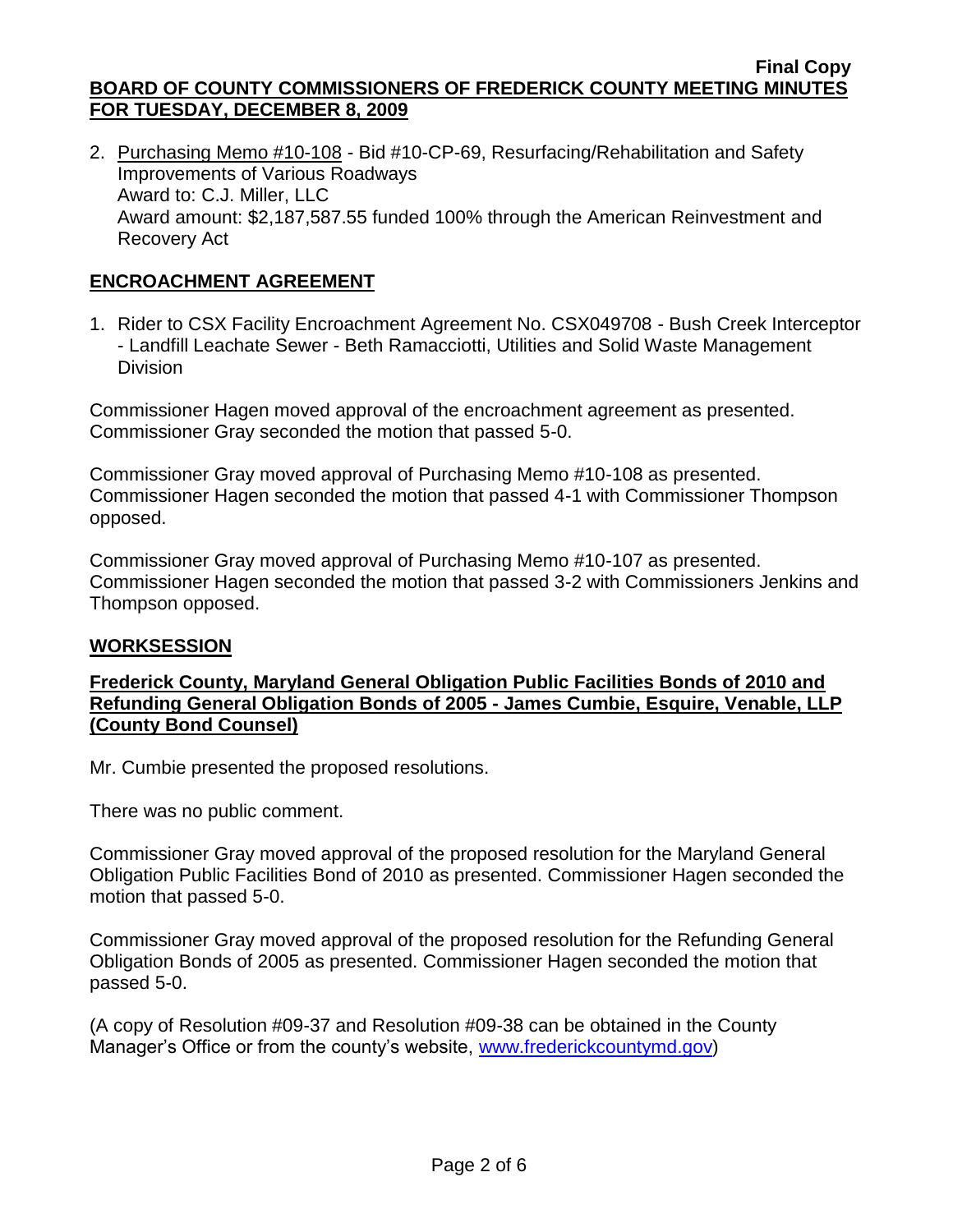### **Fire Tax Rates for Emergency Medical Services First Due Areas - Mike Gastley, Finance Division**

Mr. Gastley and Doug Brown, Fire and Rescue Services Division, presented information regarding fire tax rates.

Public comment was taken from:

- **EXECLAIR EXETS EXETS IN EXETS IS A LIGATE COMPANY**
- **Jim Graham, Walkersville Fire Company**
- Ralph Whitmore, Burgess, Town of Walkersville
- **EXECT:** Micky Fyock, Frederick County Volunteer Fire and Rescue Association

Commissioner Thompson moved to delete the new fire station for Brunswick from the capital improvements program list.

Commissioner Gardner called the motion out of order.

- **Ray Hinkle, Myersville Volunteer Fire Company**
- **Doug Smith, Urbana Volunteer Fire Department**
- **Ed Arnold, Carroll Manor Fire Company, Inc.**

### **COMMISSIONERS COMMENTS**

None.

### **PUBLIC COMMENTS**

None.

### **QUESTIONS – PRESS**

None.

### **CLOSED SESSION**

Commissioner Hagen moved to proceed into closed session in accordance with Maryland Annotated Code State Government Article § 10-508(a) (1) To discuss: (i) The appointment, employment, assignment, promotion, discipline, demotion, compensation, removal, resignation, or performance evaluation of appointees, employees, or officials over whom it has jurisdiction; or (ii) Any other personnel matter that affects one or more specific individuals. Commissioner Gray seconded the motion that passed 5-0.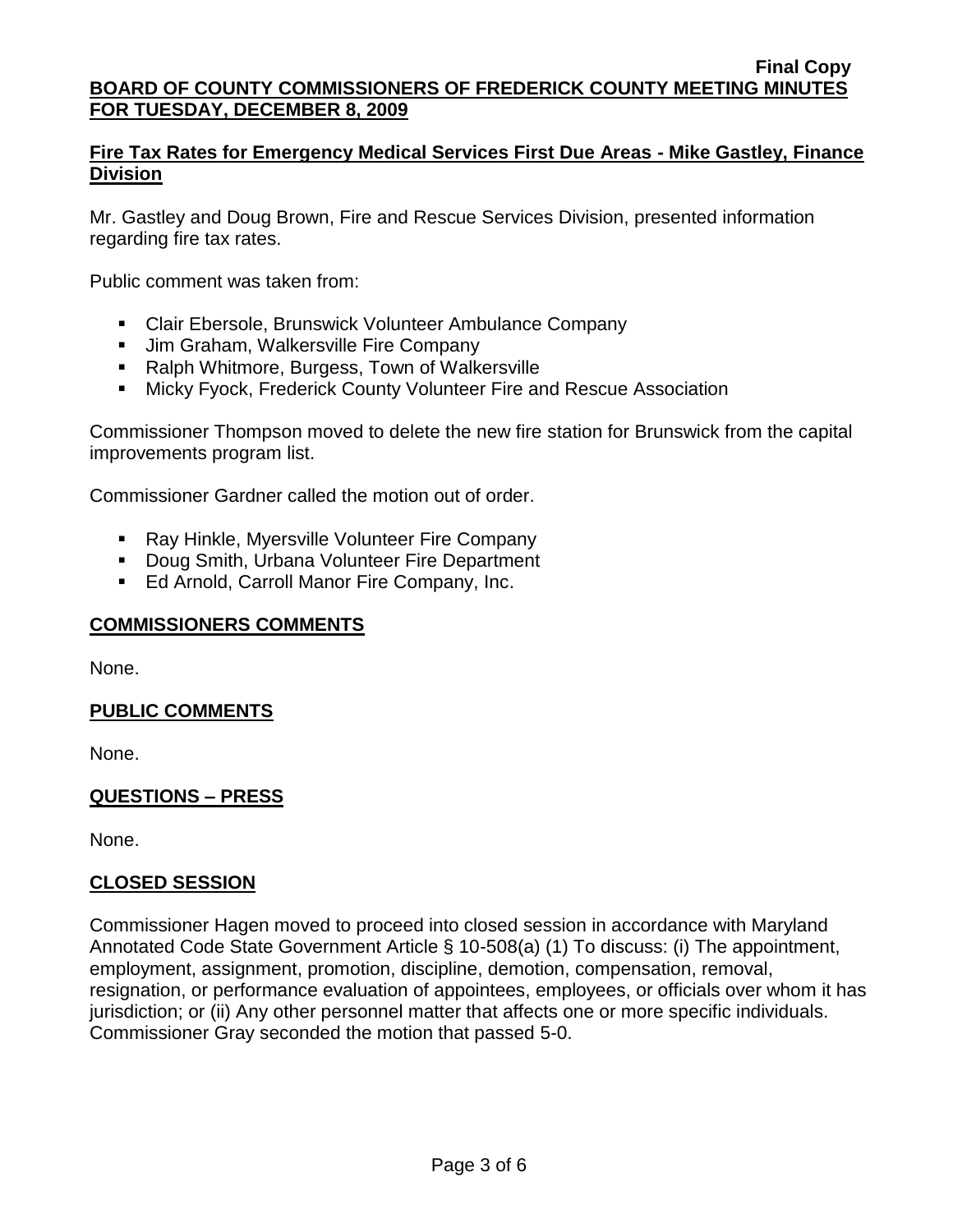# **ADJOURN**

The meeting adjourned at 10:55 a.m.

Mary E. Baker Recording Secretary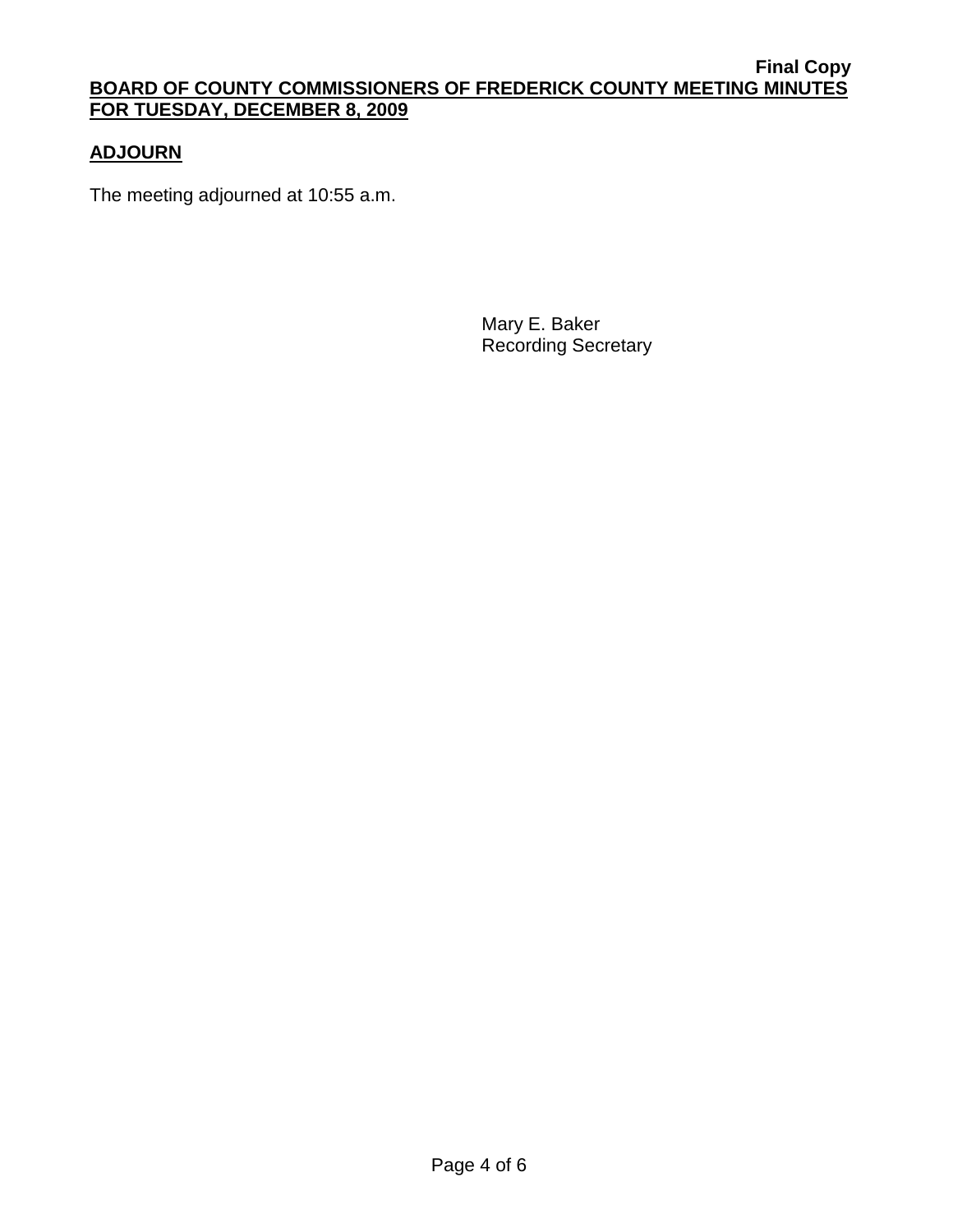### **FORM OF STATEMENT FOR CLOSING THE MEETING OF TUESDAY, DECEMBER 8, 2009**

# **STATUTORY AUTHORITY TO CLOSE SESSION**

### **State Government Article §10-508(a):**

(1) To discuss: (i) The appointment, employment, assignment, promotion, discipline, demotion, compensation, removal, resignation, or performance evaluation of appointees, employees, or officials over whom it has jurisdiction; or (ii) Any other personnel matter that affects one or more specific individuals.

### **Motion:**

Commissioner Hagen moved to proceed into closed session in accordance with Maryland Annotated Code State Government Article § 10-508(a) (1) To discuss: (i) The appointment, employment, assignment, promotion, discipline, demotion, compensation, removal, resignation, or performance evaluation of appointees, employees, or officials over whom it has jurisdiction; or (ii) Any other personnel matter that affects one or more specific individuals. Commissioner Gray seconded the motion that passed 5-0.

### **Topic to be Discussed:**

To conduct interviews for a county director's position.

Mary Baker Recording Secretary